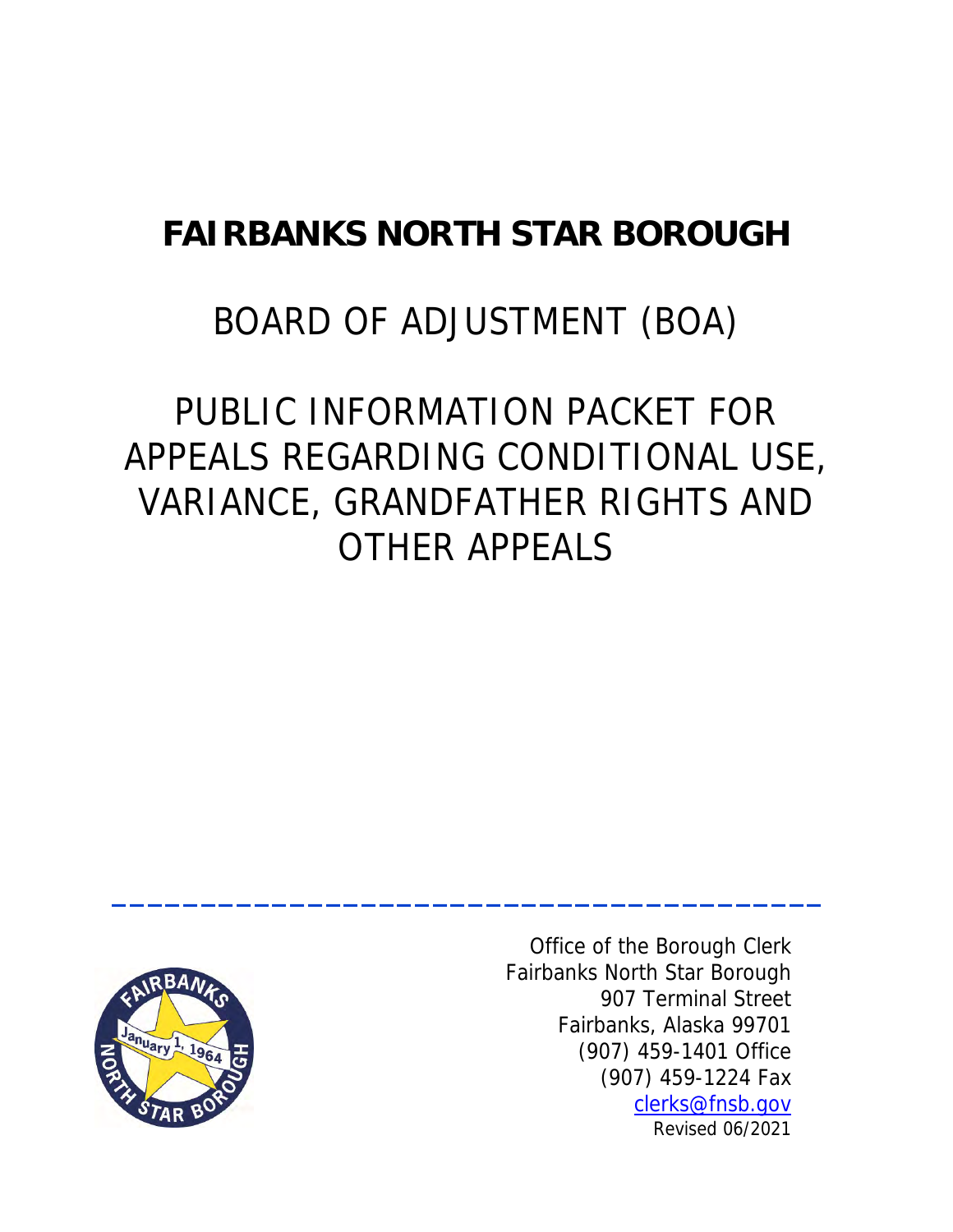#### **PURPOSE**

The Board of Adjustment hears appeals of Planning Commission determinations on requests for conditional uses and variances, and of decisions or determinations made by the Department of Community Planning in the enforcement of FNSBC Title 18. The Borough Assembly sits as the Board of Adjustment or the Board may designate an appeals officer to hear the case.

## **STANDARD OF REVIEW / HOW THE BOARD OF ADJUSTMENT "HEARS" AN APPEAL**

The Board hears and decides appeals on the record, meaning no new evidence, testimony, or changed circumstances are heard by the Board. When considering an appeal, the Board schedules a hearing open to the public to review and discuss an appeal packet which contains specific information about the case.

#### **SUMMARY OF APPEAL PROCESS**

- Appeals must be filed no later than 15 days after the date of notification of a decision
- To file, submit a completed Notice of Appeal form to the Borough Clerk's Office along with a \$75 non-refundable filing fee and \$200 cost bond. Cost bonds are refunded to the appellant in the event the Board reverses, or partly reverses, the decision being appealed.
- The Clerk's Office will prepare an appeal record consisting of verbatim transcripts of any previous proceedings, copies of all documentary evidence and copies of the written decision being appealed.
- It is the responsibility of the appellant to arrange and pay for the preparation of a transcript by a court reporter.
- After the Record is complete, a period of written argument begins. The appellant will have an opportunity to file a written brief in support of their appeal, and the appellee will have an opportunity to rebut that with a written brief of their own. The appellant will then have a final opportunity to provide a written reply to the appellee's brief.
- An appellee brief may be filed by "any person who would be aggrieved if the decision of the lower administrative body were reversed" FNSBC 4.24.030. To participate in the process, a form called Notice of Intent to File a Brief must be submitted to the Borough Clerk's Office within 20 days after the date of notification of the decision that is being appealed.
- The Clerk's Office will prepare an appeal packet consisting of the appeal record plus any written arguments and schedule a hearing date. **Only the material contained in the appeal packet is considered by the Board.**
- The board reviews the appeal packet and issues its decision. Written notification of the decision is sent to the appellant and appellee(s).

#### **EX-PARTE CONTACT PROHIBITED**

Ex-parte contact with the Board of Adjustment is when an appellant or appellee contacts the Board without the other party's knowledge, this includes contact in person, by phone, e-mail or text. All contact with the Board of Adjustment shall go through the Borough Clerk's Office.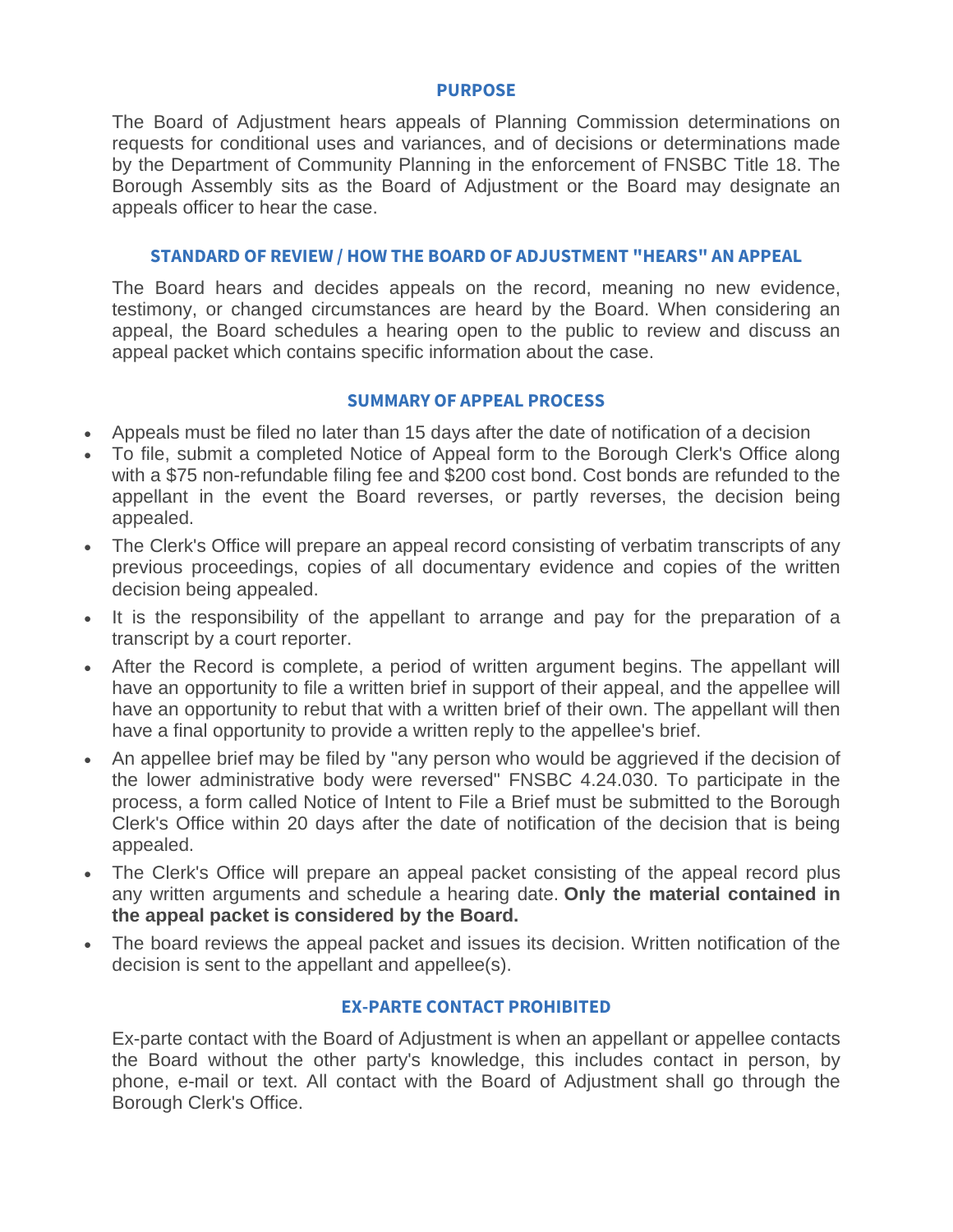

# **Fairbanks North Star Borough**

**DEPARTMENT OF THE ASSEMBLY**

**Borough Clerk's Office**

clerks@fnsb.gov Main: (907) 459-1401 Fax: (907) 459-1224

# **NOTICE OF APPEAL TO THE BOARD OF ADJUSTMENT**

\_\_\_\_\_\_\_\_\_\_\_\_\_\_\_\_\_\_\_\_\_\_\_\_\_\_\_\_\_\_ Name

\_\_\_\_\_ \_\_\_\_\_\_\_ \_\_\_\_\_\_\_\_\_\_\_\_\_\_\_\_\_\_\_ \_\_\_\_\_\_\_\_\_\_\_ \_\_\_\_\_\_\_\_\_\_\_\_ \_\_ Email Address

Mailing Address

\_\_\_\_\_\_\_\_\_\_\_\_\_\_\_\_\_\_\_\_\_\_\_\_\_\_\_\_\_\_ City, State, Zip Code

\_\_\_\_\_\_\_\_\_\_\_\_\_\_\_\_\_\_\_\_\_\_\_\_\_\_\_\_\_\_ \_\_\_\_\_\_\_\_\_\_\_\_\_\_\_\_\_\_\_\_\_\_\_\_\_\_\_\_\_\_ Phone Number **Case No. of Action Being Appealed** 

# **Relationship to Action – Please Select One**

Applicant

Governmental Agency

\_\_\_\_\_\_\_\_\_\_\_\_\_\_\_\_\_\_\_\_\_\_\_\_\_\_\_\_\_\_

Permittee or owner of land for which a conditional use has been revoked

Person aggrieved by a decision or determination made by the director of department of community planning in the enforcement of FNSBC Title 18, or by a decision of the planning commission concerning a request for conditional use or variance. To be considered a "person aggrieved," the person must qualify as an interested person and if a quasi-judicial hearing was held must have participated in the hearing as a party or interested person. FNSBC 18.104.090(A)

The Notice of Appeal must contain detailed and specific allegations of error. Please present those allegations here. Attach additional sheets as needed.

\_\_\_\_\_\_\_\_\_\_\_\_\_\_\_\_\_\_\_\_\_\_\_\_\_\_\_\_\_\_\_\_\_\_\_\_\_\_\_\_\_\_\_\_\_\_\_\_\_\_\_\_\_\_\_\_\_\_\_\_\_\_\_\_\_\_\_\_\_\_\_\_\_\_\_\_\_\_\_\_\_\_\_\_\_\_\_\_\_\_\_\_ \_\_\_\_\_\_\_\_\_\_\_\_\_\_\_\_\_\_\_\_\_\_\_\_\_\_\_\_\_\_\_\_\_\_\_\_\_\_\_\_\_\_\_\_\_\_\_\_\_\_\_\_\_\_\_\_\_\_\_\_\_\_\_\_\_\_\_\_\_\_\_\_\_\_\_\_\_\_\_\_\_\_\_\_\_\_\_\_\_\_\_\_ \_\_\_\_\_\_\_\_\_\_\_\_\_\_\_\_\_\_\_\_\_\_\_\_\_\_\_\_\_\_\_\_\_\_\_\_\_\_\_\_\_\_\_\_\_\_\_\_\_\_\_\_\_\_\_\_\_\_\_\_\_\_\_\_\_\_\_\_\_\_\_\_\_\_\_\_\_\_\_\_\_\_\_\_\_\_\_\_\_\_\_\_ \_\_\_\_\_\_\_\_\_\_\_\_\_\_\_\_\_\_\_\_\_\_\_\_\_\_\_\_\_\_\_\_\_\_\_\_\_\_\_\_\_\_\_\_\_\_\_\_\_\_\_\_\_\_\_\_\_\_\_\_\_\_\_\_\_\_\_\_\_\_\_\_\_\_\_\_\_\_\_\_\_\_\_\_\_\_\_\_\_\_\_\_ \_\_\_\_\_\_\_\_\_\_\_\_\_\_\_\_\_\_\_\_\_\_\_\_\_\_\_\_\_\_\_\_\_\_\_\_\_\_\_\_\_\_\_\_\_\_\_\_\_\_\_\_\_\_\_\_\_\_\_\_\_\_\_\_\_\_\_\_\_\_\_\_\_\_\_\_\_\_\_\_\_\_\_\_\_\_\_\_\_\_\_\_ \_\_\_\_\_\_\_\_\_\_\_\_\_\_\_\_\_\_\_\_\_\_\_\_\_\_\_\_\_\_\_\_\_\_\_\_\_\_\_\_\_\_\_\_\_\_\_\_\_\_\_\_\_\_\_\_\_\_\_\_\_\_\_\_\_\_\_\_\_\_\_\_\_\_\_\_\_\_\_\_\_\_\_\_\_\_\_\_\_\_\_\_ \_\_\_\_\_\_\_\_\_\_\_\_\_\_\_\_\_\_\_\_\_\_\_\_\_\_\_\_\_\_\_\_\_\_\_\_\_\_\_\_\_\_\_\_\_\_\_\_\_\_\_\_\_\_\_\_\_\_\_\_\_\_\_\_\_\_\_\_\_\_\_\_\_\_\_\_\_\_\_\_\_\_\_\_\_\_\_\_\_\_\_\_ \_\_\_\_\_\_\_\_\_\_\_\_\_\_\_\_\_\_\_\_\_\_\_\_\_\_\_\_\_\_\_\_\_\_\_\_\_\_\_\_\_\_\_\_\_\_\_\_\_\_\_\_\_\_\_\_\_\_\_\_\_\_\_\_\_\_\_\_\_\_\_\_\_\_\_\_\_\_\_\_\_\_\_\_\_\_\_\_\_\_\_\_ \_\_\_\_\_\_\_\_\_\_\_\_\_\_\_\_\_\_\_\_\_\_\_\_\_\_\_\_\_\_\_\_\_\_\_\_\_\_\_\_\_ \_\_\_\_\_\_\_\_\_\_\_\_\_\_\_\_\_\_\_\_\_\_\_\_\_ Appellant Signature Date

The Fairbanks North Star Borough is subject to the Alaska Public Records Act, AS 40.25 et seq. and this document may be subject to public disclosure under state law.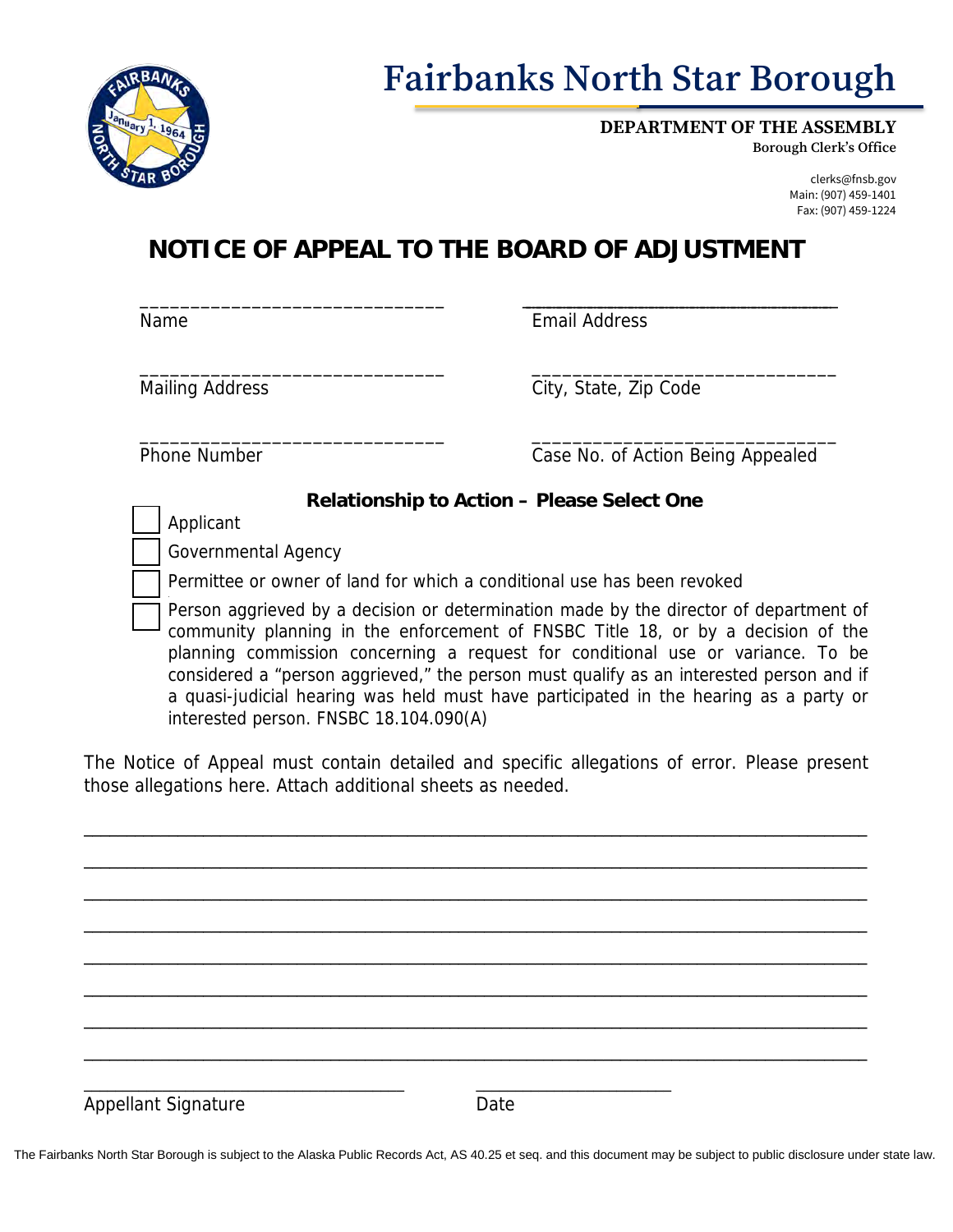

# **Fairbanks North Star Borough**

**DEPARTMENT OF THE ASSEMBLY**

**Borough Clerk's Office**

clerks@fnsb.gov Main: (907) 459-1401 Fax: (907) 459-1224

# **NOTICE OF INTENT TO FILE A BRIEF**

\_\_\_\_\_\_\_\_\_\_\_\_\_\_\_\_\_\_\_\_\_\_\_\_\_\_\_\_\_\_ Name

Email Address

\_\_\_\_\_\_\_\_\_\_\_\_\_\_\_\_\_\_\_\_\_\_\_\_\_\_\_\_\_\_ Mailing Address

\_\_\_\_\_\_\_\_\_\_\_\_\_\_\_\_\_\_\_\_\_\_\_\_\_\_\_\_\_\_ City, State, Zip Code

\_\_\_\_\_\_\_\_\_\_\_\_\_\_\_\_\_\_\_\_\_\_\_\_\_\_\_\_\_\_ \_\_\_\_\_\_\_\_\_\_\_\_\_\_\_\_\_\_\_\_\_\_\_\_\_\_\_\_\_\_ Phone Number **Case No. of Action Being Appealed** 

\_\_\_\_\_ \_\_\_\_\_\_\_ \_\_\_\_\_\_\_\_\_\_\_\_\_\_\_\_\_\_\_ \_\_\_\_\_\_\_\_\_\_\_ \_\_\_\_\_\_\_\_\_\_\_\_ \_\_

# **Relationship to Action – Please Select One**

The party in whose favor the lower administrative body's decision was rendered

Borough Agency

Permittee or owner of land for which a conditional use has been revoked

Person who would be aggrieved if the decision of the lower administrative body were reversed. To be considered a "person aggrieved," the person must qualify as an interested person and if a quasi-judicial hearing was held must have participated in the hearing as a party or interested person. FNSBC 18.104.090(A)

If filing as a person aggrieved, please explain: Attach additional sheets as needed.

\_\_\_\_\_\_\_\_\_\_\_\_\_\_\_\_\_\_\_\_\_\_\_\_\_\_\_\_\_\_\_\_\_\_\_\_\_\_\_\_\_\_\_\_\_\_\_\_\_\_\_\_\_\_\_\_\_\_\_\_\_\_\_\_\_\_\_\_\_\_\_\_\_\_\_\_\_\_\_\_\_\_\_\_\_\_\_\_\_\_\_\_ \_\_\_\_\_\_\_\_\_\_\_\_\_\_\_\_\_\_\_\_\_\_\_\_\_\_\_\_\_\_\_\_\_\_\_\_\_\_\_\_\_\_\_\_\_\_\_\_\_\_\_\_\_\_\_\_\_\_\_\_\_\_\_\_\_\_\_\_\_\_\_\_\_\_\_\_\_\_\_\_\_\_\_\_\_\_\_\_\_\_\_\_ \_\_\_\_\_\_\_\_\_\_\_\_\_\_\_\_\_\_\_\_\_\_\_\_\_\_\_\_\_\_\_\_\_\_\_\_\_\_\_\_\_\_\_\_\_\_\_\_\_\_\_\_\_\_\_\_\_\_\_\_\_\_\_\_\_\_\_\_\_\_\_\_\_\_\_\_\_\_\_\_\_\_\_\_\_\_\_\_\_\_\_\_ \_\_\_\_\_\_\_\_\_\_\_\_\_\_\_\_\_\_\_\_\_\_\_\_\_\_\_\_\_\_\_\_\_\_\_\_\_\_\_\_\_\_\_\_\_\_\_\_\_\_\_\_\_\_\_\_\_\_\_\_\_\_\_\_\_\_\_\_\_\_\_\_\_\_\_\_\_\_\_\_\_\_\_\_\_\_\_\_\_\_\_\_ \_\_\_\_\_\_\_\_\_\_\_\_\_\_\_\_\_\_\_\_\_\_\_\_\_\_\_\_\_\_\_\_\_\_\_\_\_\_\_\_\_\_\_\_\_\_\_\_\_\_\_\_\_\_\_\_\_\_\_\_\_\_\_\_\_\_\_\_\_\_\_\_\_\_\_\_\_\_\_\_\_\_\_\_\_\_\_\_\_\_\_\_ \_\_\_\_\_\_\_\_\_\_\_\_\_\_\_\_\_\_\_\_\_\_\_\_\_\_\_\_\_\_\_\_\_\_\_\_\_\_\_\_\_\_\_\_\_\_\_\_\_\_\_\_\_\_\_\_\_\_\_\_\_\_\_\_\_\_\_\_\_\_\_\_\_\_\_\_\_\_\_\_\_\_\_\_\_\_\_\_\_\_\_\_ \_\_\_\_\_\_\_\_\_\_\_\_\_\_\_\_\_\_\_\_\_\_\_\_\_\_\_\_\_\_\_\_\_\_\_\_\_\_\_\_\_\_\_\_\_\_\_\_\_\_\_\_\_\_\_\_\_\_\_\_\_\_\_\_\_\_\_\_\_\_\_\_\_\_\_\_\_\_\_\_\_\_\_\_\_\_\_\_\_\_\_\_ \_\_\_\_\_\_\_\_\_\_\_\_\_\_\_\_\_\_\_\_\_\_\_\_\_\_\_\_\_\_\_\_\_\_\_\_\_\_\_\_\_\_\_\_\_\_\_\_\_\_\_\_\_\_\_\_\_\_\_\_\_\_\_\_\_\_\_\_\_\_\_\_\_\_\_\_\_\_\_\_\_\_\_\_\_\_\_\_\_\_\_\_ \_\_\_\_\_\_\_\_\_\_\_\_\_\_\_\_\_\_\_\_\_\_\_\_\_\_\_\_\_\_\_\_\_\_\_\_\_\_\_\_\_ \_\_\_\_\_\_\_\_\_\_\_\_\_\_\_\_\_\_\_\_\_\_\_\_\_ Appellant Signature Date

The Fairbanks North Star Borough is subject to the Alaska Public Records Act, AS 40.25 et seq. and this document may be subject to public disclosure under state law.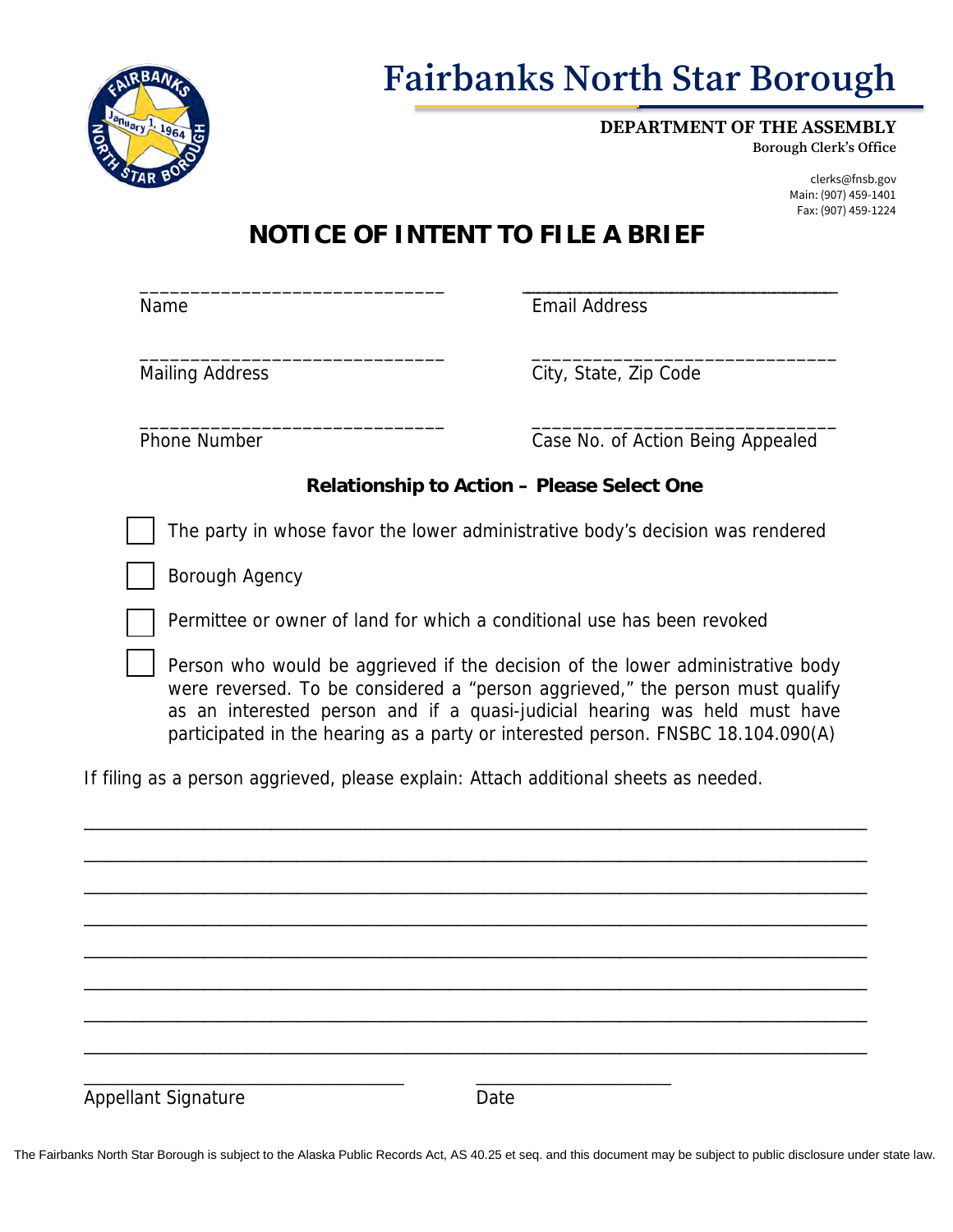# **18.104.090 Appeals.**

A. Initiation of [Appeal.](http://www.codepublishing.com/AK/FairbanksNorthStarBorough/cgi/defs.rb?scope=18&term=appeal) Decisions may be appealed to the board of adjustment or a hearing officer by:

- 1. An applicant for a conditional [use](http://www.codepublishing.com/AK/FairbanksNorthStarBorough/cgi/defs.rb?scope=18&term=use) or [variance;](http://www.codepublishing.com/AK/FairbanksNorthStarBorough/cgi/defs.rb?scope=18&term=variance)
- 2. The permittee or [owner](http://www.codepublishing.com/AK/FairbanksNorthStarBorough/cgi/defs.rb?scope=18&term=owner) of land for which a conditional [use](http://www.codepublishing.com/AK/FairbanksNorthStarBorough/cgi/defs.rb?scope=18&term=use) has been revoked;
- 3. Any governmental agency or unit;

4. Any person aggrieved by a decision or determination made by the director of the department of community planning in the enforcement of this title, or by a decision of the planning commission concerning a request for conditional [use](http://www.codepublishing.com/AK/FairbanksNorthStarBorough/cgi/defs.rb?scope=18&term=use) or [variance.](http://www.codepublishing.com/AK/FairbanksNorthStarBorough/cgi/defs.rb?scope=18&term=variance) To be considered a "person aggrieved," the person must qualify as an [interested person](http://www.codepublishing.com/AK/FairbanksNorthStarBorough/cgi/defs.rb?scope=18&term=interested-persons) and if a quasi-judicial hearing was held must have participated in the hearing as a party or [interested person.](http://www.codepublishing.com/AK/FairbanksNorthStarBorough/cgi/defs.rb?scope=18&term=interested-persons) A request for [variance](http://www.codepublishing.com/AK/FairbanksNorthStarBorough/cgi/defs.rb?scope=18&term=variance) from the terms of the land [use](http://www.codepublishing.com/AK/FairbanksNorthStarBorough/cgi/defs.rb?scope=18&term=use) regulations may be appealed when literal enforcement would deprive a property [owner](http://www.codepublishing.com/AK/FairbanksNorthStarBorough/cgi/defs.rb?scope=18&term=owner) of rights commonly enjoyed by other properties in the district.

# **4.24.010 Board of adjustment.**

The borough assembly shall be the board of adjustment. The board of adjustment, or an [appeals](http://www.codepublishing.com/AK/FairbanksNorthStarBorough/cgi/defs.rb?scope=0424&term=appeal) officer that the board of adjustment may designate, shall hear and decide [appeals](http://www.codepublishing.com/AK/FairbanksNorthStarBorough/cgi/defs.rb?scope=0424&term=appeal) of planning commission determinations on requests for conditional [uses](http://www.codepublishing.com/AK/FairbanksNorthStarBorough/cgi/defs.rb?scope=0424&term=use) and [variances,](http://www.codepublishing.com/AK/FairbanksNorthStarBorough/cgi/defs.rb?scope=0424&term=variance) and of decisions or determinations made by the department of community planning in the enforcement of FNSBC Title [18.](http://www.codepublishing.com/AK/FairbanksNorthStarBorough/#!/FNSBC18/FNSBC18.html#18)

### **4.24.030 Procedures for conditional use, variance, and other appeals.**

A. An appellee brief may be by:

1. The party in whose favor the lower administrative body's decision was rendered;

2. Any borough agency;

3. Any person who would be aggrieved if the decision of the lower administrative body were reversed.

B. Appellees who wish to be notified by the clerk's office of the date the record is available and of the date the appellant's brief is filed must file a notice of intent to file a brief with the clerk's office on a form prescribed by the borough clerk, within 20 days after the decision of the lower administrative body from which the [appeal](http://www.codepublishing.com/AK/FairbanksNorthStarBorough/cgi/defs.rb?scope=0424&term=appeal) is taken.

C. Notice of Appeal. An [appeal](http://www.codepublishing.com/AK/FairbanksNorthStarBorough/cgi/defs.rb?scope=0424&term=appeal) must be perfected no later than 15 days after the date of notification of decision. The [appeal](http://www.codepublishing.com/AK/FairbanksNorthStarBorough/cgi/defs.rb?scope=0424&term=appeal) is perfected by the filing of a notice of [appeal, appeal](http://www.codepublishing.com/AK/FairbanksNorthStarBorough/cgi/defs.rb?scope=0424&term=appeal) fee and cost bond in accordance with this subsection.

1. The notice of [appeal](http://www.codepublishing.com/AK/FairbanksNorthStarBorough/cgi/defs.rb?scope=0424&term=appeal) must be filed with the borough clerk on a form prescribed by the borough clerk and must contain detailed and specific allegations of error.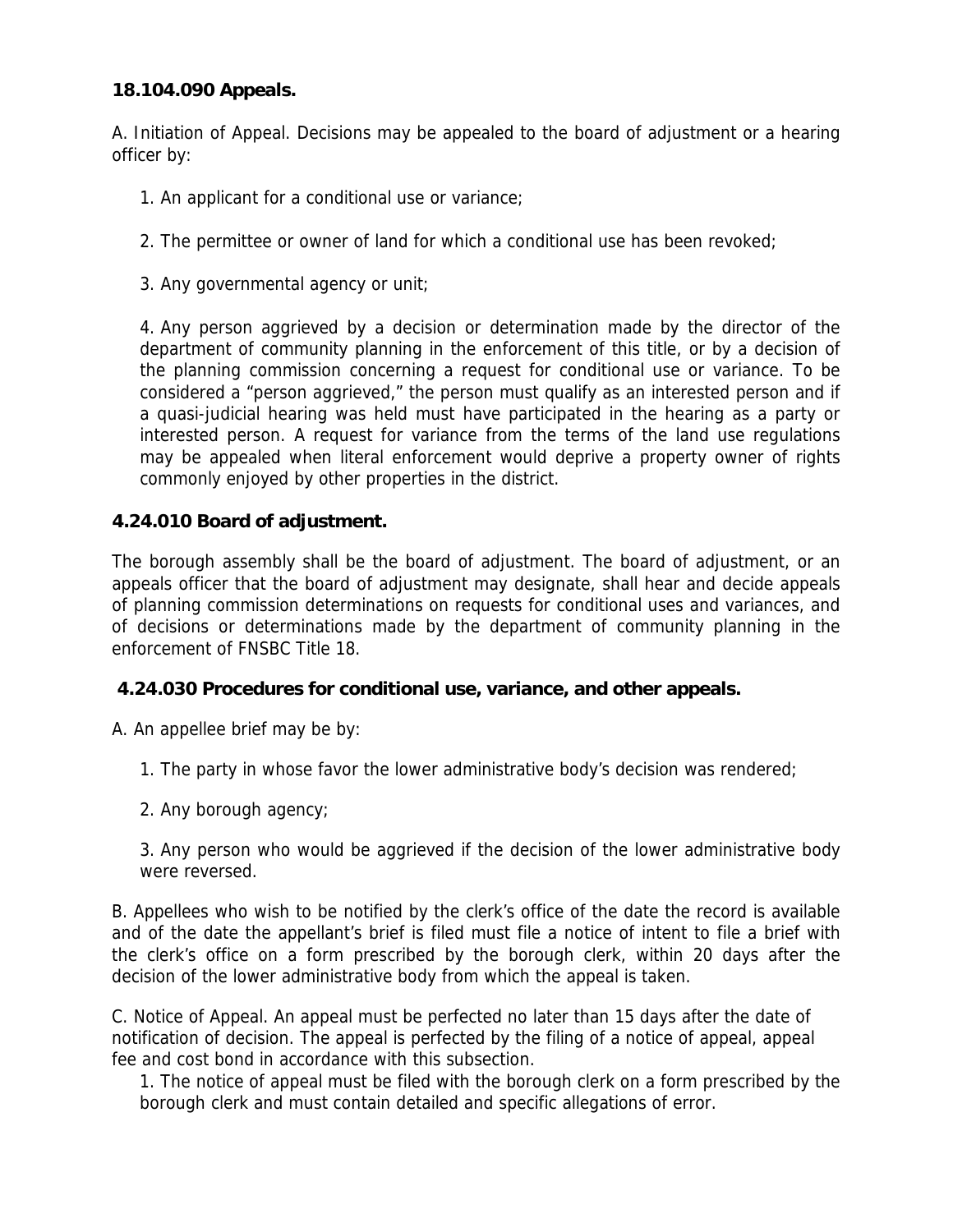2. The appellant shall pay a nonrefundable [appeal](http://www.codepublishing.com/AK/FairbanksNorthStarBorough/cgi/defs.rb?scope=0424&term=appeal) fee of \$75.00. In addition, the appellant shall file a cost bond of \$200.00. Following completion of the record, the appellant shall pay the actual cost of the record. However, should the decision of the lower body be reversed in whole or in part, the cost bond shall be refunded in full.

3. An untimely notice of [appeal](http://www.codepublishing.com/AK/FairbanksNorthStarBorough/cgi/defs.rb?scope=0424&term=appeal) or a notice of [appeal](http://www.codepublishing.com/AK/FairbanksNorthStarBorough/cgi/defs.rb?scope=0424&term=appeal) which does not conform with the requirements of this subsection shall be denied. No further proceedings shall be made on a defective notice of [appeal](http://www.codepublishing.com/AK/FairbanksNorthStarBorough/cgi/defs.rb?scope=0424&term=appeal) unless the defect is corrected within the period provided for an [appeal.](http://www.codepublishing.com/AK/FairbanksNorthStarBorough/cgi/defs.rb?scope=0424&term=appeal)

D. New Evidence – Changed Circumstances. [Appeals](http://www.codepublishing.com/AK/FairbanksNorthStarBorough/cgi/defs.rb?scope=0424&term=appeal) alleging new evidence or changed circumstances shall not be heard by the board of adjustment or hearing officer but shall be remanded forthwith by the clerk to the lower administrative body, which shall determine whether to rehear the matter.

E. Preparation of Record.

1. Upon timely perfection of an [appeal,](http://www.codepublishing.com/AK/FairbanksNorthStarBorough/cgi/defs.rb?scope=0424&term=appeal) the borough clerk shall prepare an [appeal](http://www.codepublishing.com/AK/FairbanksNorthStarBorough/cgi/defs.rb?scope=0424&term=appeal) record. The record shall contain:

a. A verbatim transcript of any proceedings before the administrative body from which the [appeal](http://www.codepublishing.com/AK/FairbanksNorthStarBorough/cgi/defs.rb?scope=0424&term=appeal) has been taken prepared in accordance with subsection (E)(2) of this section;

b. Copies of all documentary evidence, memoranda and exhibits, correspondence and other written material submitted to the administrative body prior to the decision from which the [appeal](http://www.codepublishing.com/AK/FairbanksNorthStarBorough/cgi/defs.rb?scope=0424&term=appeal) is taken;

c. A copy of the written decision of the administrative body, including its findings and conclusions.

2. The appellant shall arrange for the preparation of the transcript by a court reporter and shall pay the cost of such preparation. The appellant shall file this transcript with the borough clerk. If the appellant fails to file the transcript within 30 days of the filing of the notice of [appeal,](http://www.codepublishing.com/AK/FairbanksNorthStarBorough/cgi/defs.rb?scope=0424&term=appeal) the [appeal](http://www.codepublishing.com/AK/FairbanksNorthStarBorough/cgi/defs.rb?scope=0424&term=appeal) shall be automatically denied.

3. Upon completion of the record, the clerk shall notify the appellant by certified mail of the cost of its preparation. If the appellant fails to pay the costs within seven days of receiving the notice, the [appeal](http://www.codepublishing.com/AK/FairbanksNorthStarBorough/cgi/defs.rb?scope=0424&term=appeal) shall be automatically denied. Upon timely payment of costs, the clerk shall, by certified mail, serve a copy of the record on the appellant. The clerk shall also notify by certified mail the appellees who have filed a notice of intent to file a brief that the record is available for pickup and the date the record was mailed to the appellant. Upon request, the clerk shall provide a copy of the record to an appellee or the public.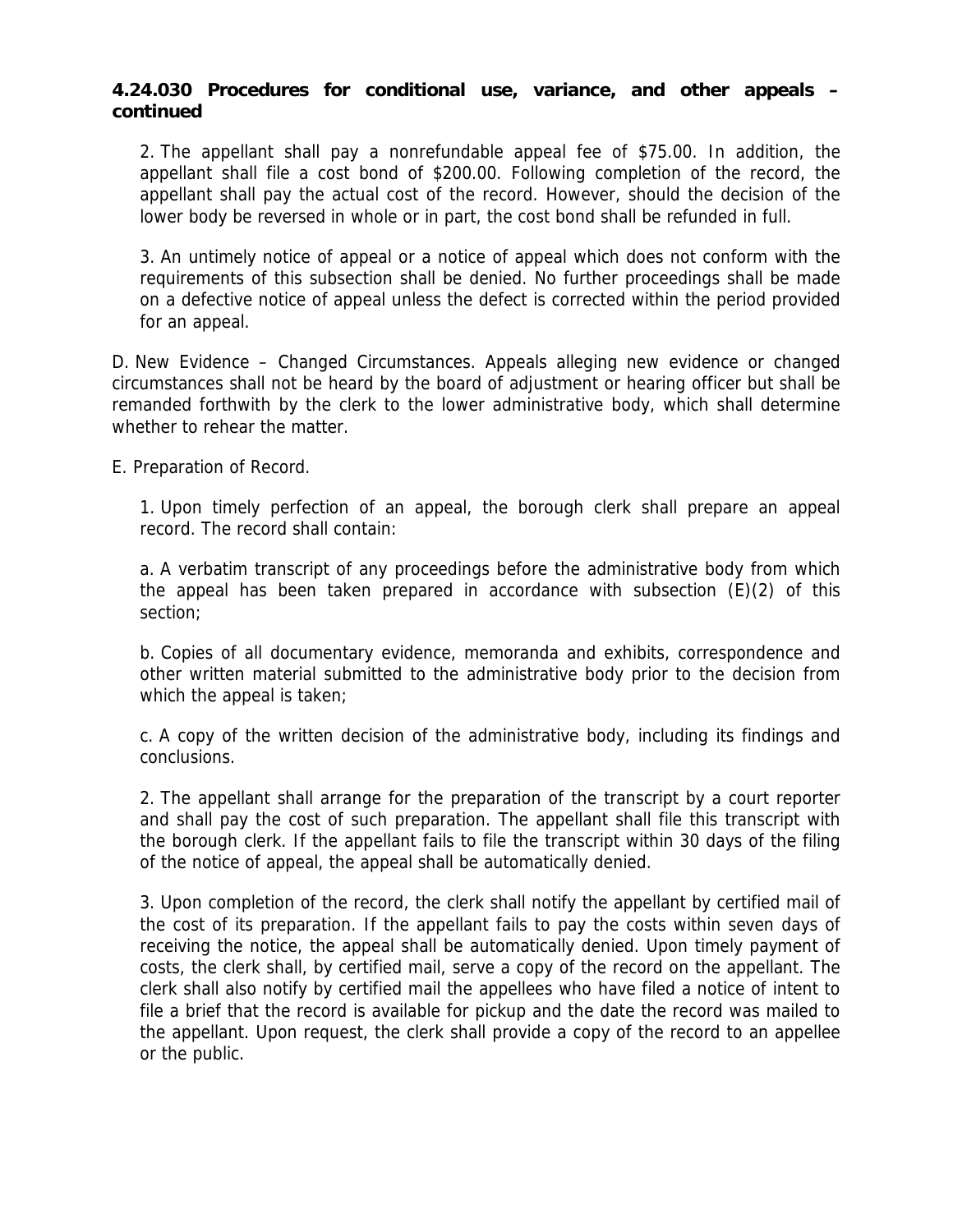F. Written Argument.

1. Brief of the Appellant. The appellant may file a written brief of points and authorities in support of those allegations of error specified in the notice of [appeal](http://www.codepublishing.com/AK/FairbanksNorthStarBorough/cgi/defs.rb?scope=0424&term=appeal) with the clerk's office no later than 15 days after mailing of the [appeal](http://www.codepublishing.com/AK/FairbanksNorthStarBorough/cgi/defs.rb?scope=0424&term=appeal) record. The clerk shall deliver a copy of the appellant's brief to the borough staff assigned responsibility for the [appeal.](http://www.codepublishing.com/AK/FairbanksNorthStarBorough/cgi/defs.rb?scope=0424&term=appeal) The clerk shall also notify by certified mail those appellees who have filed a notice of intent to file a brief that the appellant's brief is available for pickup. Upon request, the clerk shall provide a copy of the appellant's brief to appellees.

2. Brief of Appellee. Borough staff shall prepare and submit to the clerk a written reply to the notice of [appeal](http://www.codepublishing.com/AK/FairbanksNorthStarBorough/cgi/defs.rb?scope=0424&term=appeal) and any brief in support thereof no later than 30 days after mailing of the [appeal](http://www.codepublishing.com/AK/FairbanksNorthStarBorough/cgi/defs.rb?scope=0424&term=appeal) record. An appellee who has filed a notice of intent to file brief may also file with the clerk's office a written reply to the notice of points on [appeal](http://www.codepublishing.com/AK/FairbanksNorthStarBorough/cgi/defs.rb?scope=0424&term=appeal) and any brief in support thereof no later than 30 days after the mailing of the [appeal](http://www.codepublishing.com/AK/FairbanksNorthStarBorough/cgi/defs.rb?scope=0424&term=appeal) record. The clerk shall notify the appellant by certified mail that appellee briefs have been filed.

3. Reply Brief. An appellant may file a written reply brief to the appellee briefs no later than 10 days after mailing of notice that the appellee briefs have been filed.

4. Form of Briefs. All briefs shall be type- written on eight and one-half by 11-inch pages. The text of the brief shall be double-spaced other than quotations from the record, case law, or other applicable law or exhibits which cannot be retyped on eight and one-half by 11-inch pages. The brief of the appellant is limited to 25 pages exclusive of exhibits. The brief of appellee is limited to 25 pages exclusive of exhibits. The reply brief is limited to 10 pages exclusive of exhibits. The clerk shall not accept a brief unless it is in the form prescribed by this subsection.

5. Untimely Briefs. If a brief is not filed within the time prescribed by this section, the clerk shall notify the board of adjustment or hearing officer that the brief was filed late. The board or hearing officer shall determine whether to accept a late brief and whether to allow additional time for any qualified opposing party to file its brief.

G. Appeal Packet – Notice of Hearing. Following the time set for the receipt of written argument from the appellant, appellee and the borough staff, the clerk shall prepare and distribute to the board members or hearing officer an [appeal](http://www.codepublishing.com/AK/FairbanksNorthStarBorough/cgi/defs.rb?scope=0424&term=appeal) packet containing only the notice of [appeal,](http://www.codepublishing.com/AK/FairbanksNorthStarBorough/cgi/defs.rb?scope=0424&term=appeal) the [appeal](http://www.codepublishing.com/AK/FairbanksNorthStarBorough/cgi/defs.rb?scope=0424&term=appeal) record and any briefs filed in accordance with subsection (F) of this section. Following distribution of the packets, a date shall be set for consideration of the [appeal.](http://www.codepublishing.com/AK/FairbanksNorthStarBorough/cgi/defs.rb?scope=0424&term=appeal) Notice of consideration on the [appeal](http://www.codepublishing.com/AK/FairbanksNorthStarBorough/cgi/defs.rb?scope=0424&term=appeal) shall be published in a newspaper of general circulation and shall be served by mail on the appellant and those appellees who have submitted briefs. [Appeal](http://www.codepublishing.com/AK/FairbanksNorthStarBorough/cgi/defs.rb?scope=0424&term=appeal) packets shall be made available to the public upon demand.

H. Appeal Hearing. The meeting at which the board deliberates and decides an [appeal](http://www.codepublishing.com/AK/FairbanksNorthStarBorough/cgi/defs.rb?scope=0424&term=appeal) shall be open to the public and a record of the hearing shall be made. The board or hearing officer shall not hear arguments nor take additional testimony or other evidence. Only the material contained in the [appeal](http://www.codepublishing.com/AK/FairbanksNorthStarBorough/cgi/defs.rb?scope=0424&term=appeal) packet shall be considered.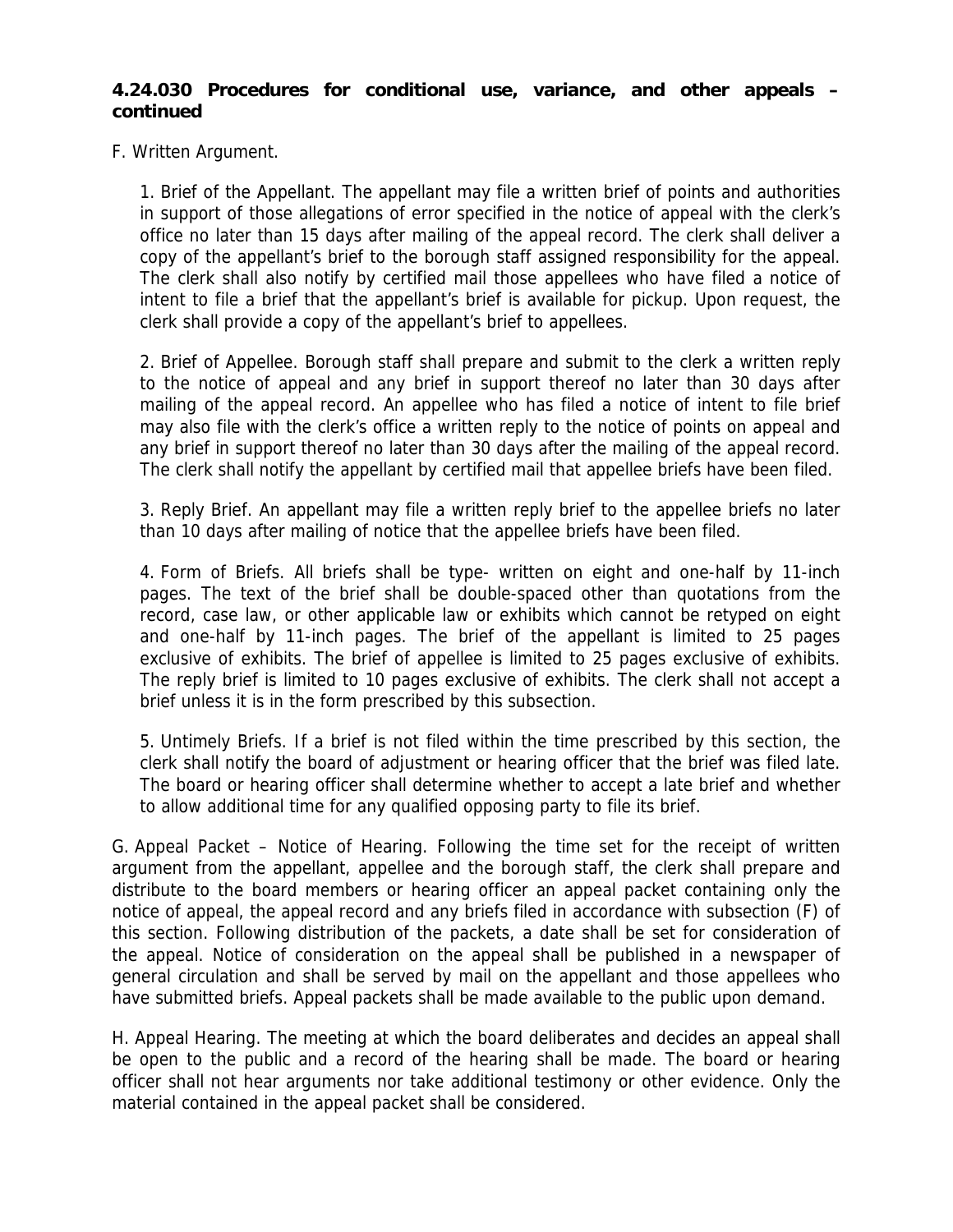I. Scope of Administrative Review.

1. An [appeal](http://www.codepublishing.com/AK/FairbanksNorthStarBorough/cgi/defs.rb?scope=0424&term=appeal) shall be heard solely on the basis of the record established before the lower administrative body, the notice of [appeal,](http://www.codepublishing.com/AK/FairbanksNorthStarBorough/cgi/defs.rb?scope=0424&term=appeal) appellant's argument and the reply thereto.

2. The board of adjustment or hearing officer may exercise its independent judgment on legal issues raised by the appellant. Legal issues as used in this subsection are those matters that relate to the interpretation or construction of ordinances or other provisions of law.

3. The board of adjustment or hearing officer shall, unless it substitutes its independent judgment pursuant to subsection (I)(4) of this section, defer to the judgment of the lower administrative body regarding disputed issues or findings of fact. Findings of fact adopted expressly or by necessary implication by the lower administrative body may be considered as true if they are supported in the record by substantial evidence. Substantial evidence for the purpose of this subsection means such relevant evidence as a reasonable mind might accept as adequate to support a conclusion. If the record affords a substantial basis of fact from which the fact in issue may be reasonably inferred, it shall be considered that the fact is supported by substantial evidence.

4. Notwithstanding the provisions of subsection (I)(3) of this section, the board of adjustment, by an affirmative vote of two-thirds of the fully constituted board, or the hearing officer, may substitute its independent judgment for that of the lower administrative body on any disputed issues or findings of fact. The judgment must be supported on the record by substantial evidence. For the purpose of this subsection, the fully constituted board of adjustment shall not include those members who do not participate in the [appeal.](http://www.codepublishing.com/AK/FairbanksNorthStarBorough/cgi/defs.rb?scope=0424&term=appeal)

J. Decision.

1. The board of adjustment or hearing officer may affirm or reverse the decision of the lower administrative body in whole or in part. It shall decide an [appeal](http://www.codepublishing.com/AK/FairbanksNorthStarBorough/cgi/defs.rb?scope=0424&term=appeal) on the basis of the record on [appeal](http://www.codepublishing.com/AK/FairbanksNorthStarBorough/cgi/defs.rb?scope=0424&term=appeal) and the briefs of the parties to the [appeal,](http://www.codepublishing.com/AK/FairbanksNorthStarBorough/cgi/defs.rb?scope=0424&term=appeal) in accordance with the standards of subsection (K) of this section. A majority vote of the fully constituted board is required to reverse or modify the decision appealed from. For the purpose of this subsection, the fully constituted board shall not include those members who do not participate in the [appeal.](http://www.codepublishing.com/AK/FairbanksNorthStarBorough/cgi/defs.rb?scope=0424&term=appeal) Where an [appeal](http://www.codepublishing.com/AK/FairbanksNorthStarBorough/cgi/defs.rb?scope=0424&term=appeal) has been referred to a hearing officer, the hearing officer alone shall decide the [appeal.](http://www.codepublishing.com/AK/FairbanksNorthStarBorough/cgi/defs.rb?scope=0424&term=appeal) A decision reversing or modifying the decision appealed from shall be in a form which finally disposes of the case on [appeal](http://www.codepublishing.com/AK/FairbanksNorthStarBorough/cgi/defs.rb?scope=0424&term=appeal) except where the case is remanded in accordance with subsection (K) of this section.

2. Every decision to affirm or reverse the decision of the lower administrative body shall be based upon findings and conclusions adopted by the board or hearing officer. Such findings must be reasonably specific so as to provide the community, and where appropriate, reviewing authorities, a clear and precise understanding of the reason for the decision. The board may seek the assistance of the borough attorney in the preparation of findings.